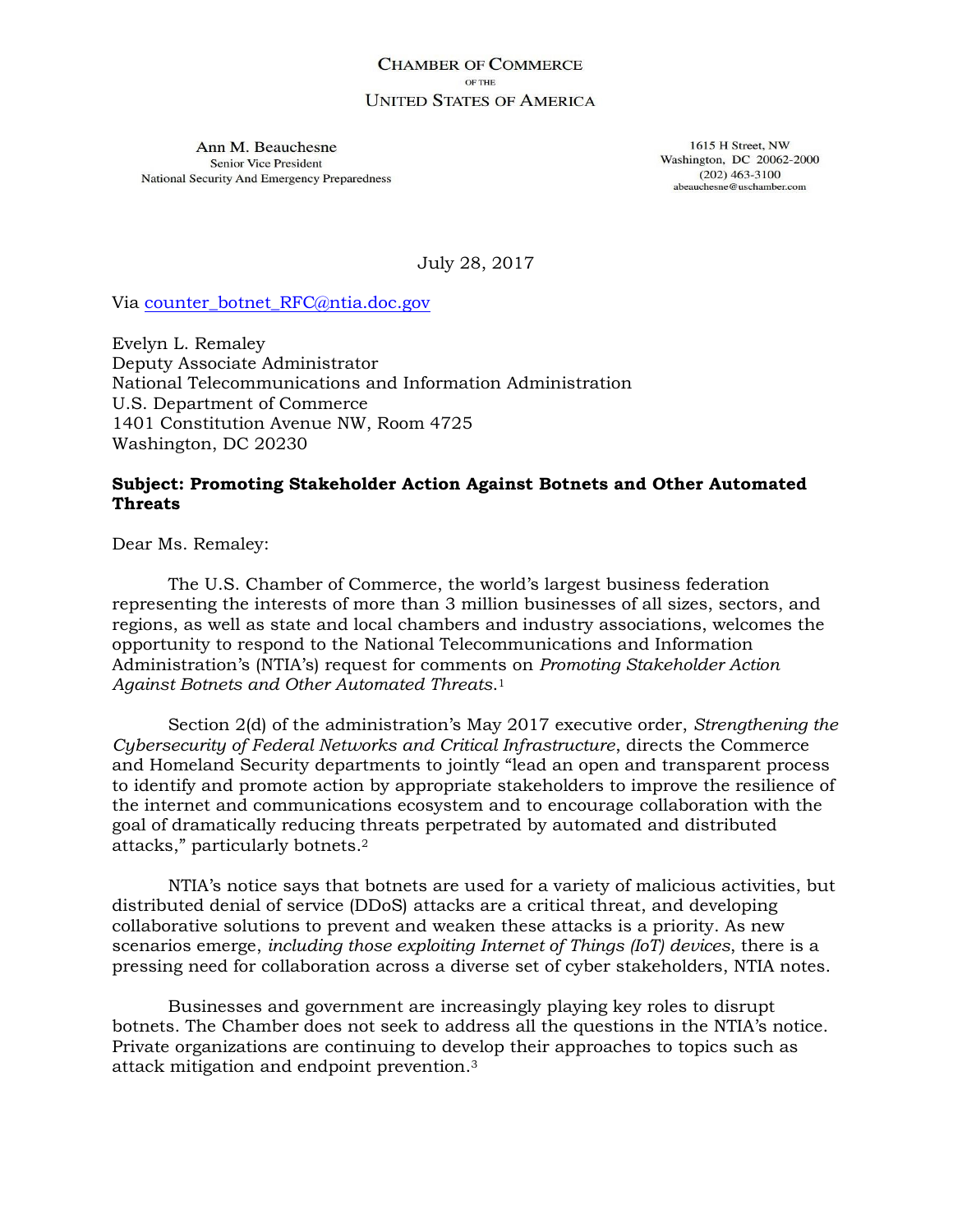The Chamber's letter emphasizes that policymakers should consider several guideposts for tackling the IoT and cybersecurity, including within the context of botnets and DDoS attacks. The National Institute of Standards and Technology's (NIST's) July 11–12, 2017, workshop *Enhancing Resilience of the Internet and Communications Ecosystem* dealt extensively with IoT-related products, threats, and vulnerabilities.<sup>4</sup>

The Chamber's goal is to help industry and government stop illicit botnets, such as the Mirai botnet, which can execute crippling DDoS attacks on private- and public-sector victims alike. We also want to ensure that industry actors across the entire cyber ecosystem have the policy and legal tools (e.g., cost recovery and liability protection) they need to stifle botnets before they become powerful weapons on the internet. It's not clear such tools exist today.<sup>5</sup>

#### **Summary: The Internet of Things (IoT) Will Further Economic Growth; Smart Risk Management Principles and Policies Are Fundamental to Sound Security**

The U.S. Chamber of Commerce is optimistic about the future of the IoT, which continues the decades-long trend of connecting networks of objects through the internet. The IoT will significantly affect many aspects of the economy, and the Chamber wants to constructively shape the breadth and nature of its eventual impact. Indeed, many observers predict that the expansion of the IoT will bring positive benefits through enhanced integration, efficiency, and productivity across many sectors of the U.S. and global economies.

Meaningful aspects of the IoT, including guarding against botnets and other automated threats, will also influence economic growth, infrastructure and cities, and individual consumers. Fundamental cyber principles the Chamber will push to foster beneficial outcomes of the IoT are as follows:

- Managing cyber risk across the internet and communications ecosystem is central to growing the IoT and increasing businesses' gains.
- The business community will promote policies favorable to the security and competitiveness of the digital ecosystem.
- IoT cybersecurity is best when it's embedded in global and industry-driven standards.
- Public-private collaboration needs to advance industry interests.

### **Overview: The Rapidly Emerging IoT Is Composed of Physical Things and Services**

Descriptions of the IoT vary across stakeholders, yet the IoT generally refers to networks of objects that communicate with other objects and with computers through the internet.<sup>6</sup> The things may include virtually any object (e.g., a motion sensor) for which remote communication, data collection, or control may be useful—including vehicles, appliances, medical devices, electric grids, transportation infrastructure, manufacturing equipment, and agricultural systems. The emerging IoT may also more broadly affect economic growth, infrastructure and cities, and individual consumers.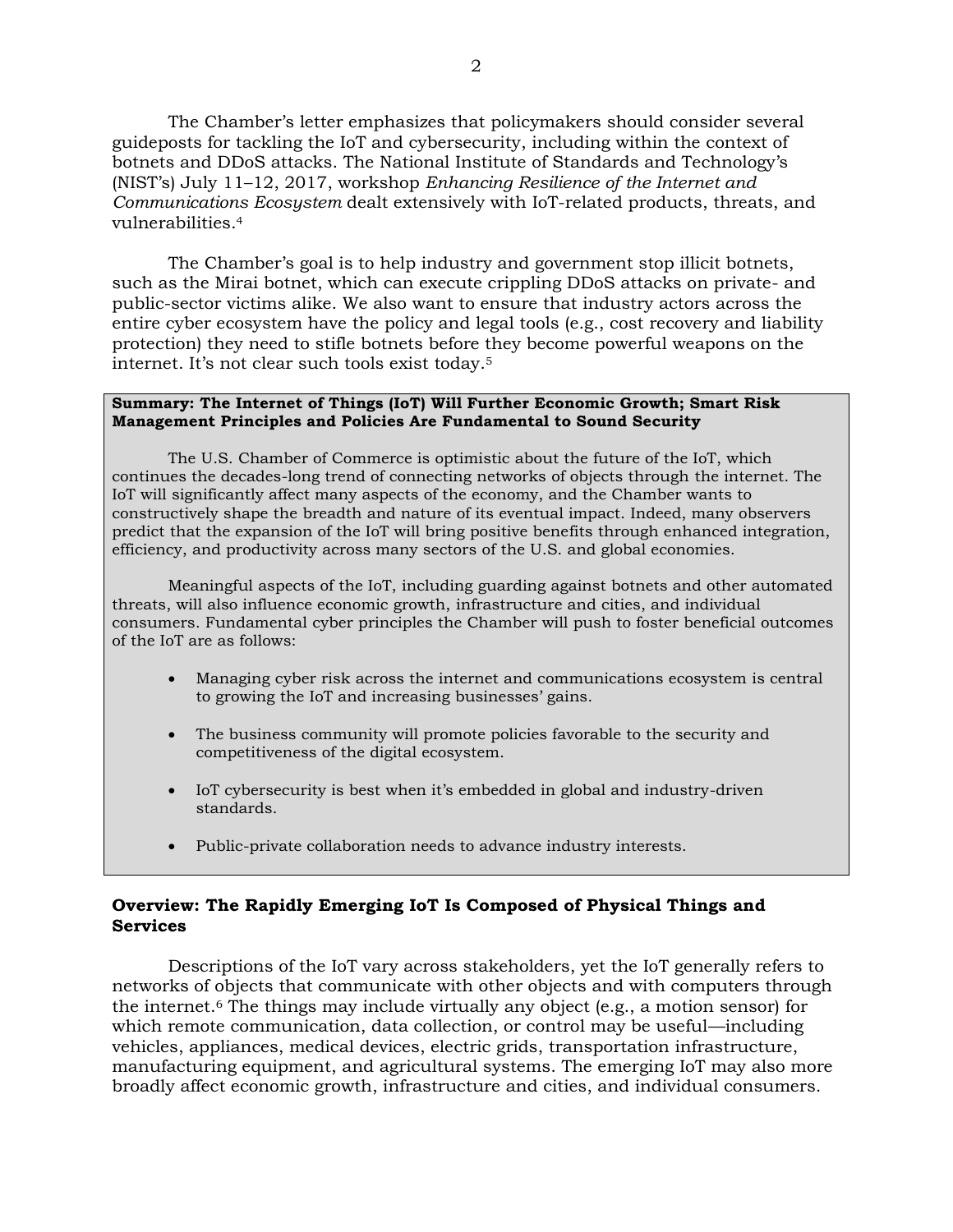To be sure, the IoT is more than just physical things. It includes services (e.g., smartphone applications) that support and depend on devices, as well as the connections among the devices, networks, and systems. In other words, the IoT potentially involves vast numbers and types of interconnections between objects and systems. It is widely considered the next major stage in the evolution of cyberspace.<sup>7</sup>

The Chamber views the IoT as composed of two major segments—consumer IoT and industrial IoT.<sup>8</sup> There is also a distinction emerging between managed and unmanaged IoT, in which some IoT services and devices are consumer deployed, while others are part of value-added services and products administered by third-party providers (e.g., cloud-based platforms).

The Chamber believes the revolutionary benefits of the IoT will be realized only in an environment that prioritizes specific activities by industry and government, particularly managing cyber risk and avoiding regulations that would stunt IoT innovation and deployments. The federal government, led by the Department of Commerce, should strive toward public-private collaboration, interagency coordination, and global engagement, especially with respect to standardization.<sup>9</sup>

### **Managing Risk Across the Internet and Communications Ecosystem Is Key to Growing the IoT and Increasing Businesses' Gains**

Many companies go to great lengths to incorporate security into the design phase of IoT devices and services they sell globally. The Chamber wants device makers, service providers, and buyers to gain from the business community leading the development of state-of-the-art IoT components and leveraging sound risk management approaches in diverse settings such as manufacturing, transportation, energy, and health care.

Strong IoT security should be a win-win proposition for makers, providers, and purchasers.<sup>10</sup> Indeed, the IoT could dramatically unleash significant economic growth across the country and the world. According to a frequently cited report, approximately 50 billion devices will be connected to the internet by 2020. According to the Chamber's estimates, the IoT could add roughly \$15 trillion to global GDP over the next 20 years. By other accounts, the IoT could have a cumulative economic impact of \$3.9 trillion to \$11 trillion per year by 2025.<sup>11</sup>

Sound private sector-led IoT risk management initiatives can create a virtuous cycle of security in which consumers seek out secure devices and services, and industry stakeholders prioritize security in the design, production, and improvement phases of their offerings. Different sets of flexible cybersecurity best practices will be relevant for different IoT audiences, ranging from producers to network operators to users.

The Chamber, which has members operating throughout the entire IoT landscape, urges IoT stakeholders to mitigate risks in this technological environment so that hazards to businesses' cybersecurity do not pool at any given point. Unmitigated risk and threats could create perils not only for companies and sectors but for the IoT at large.12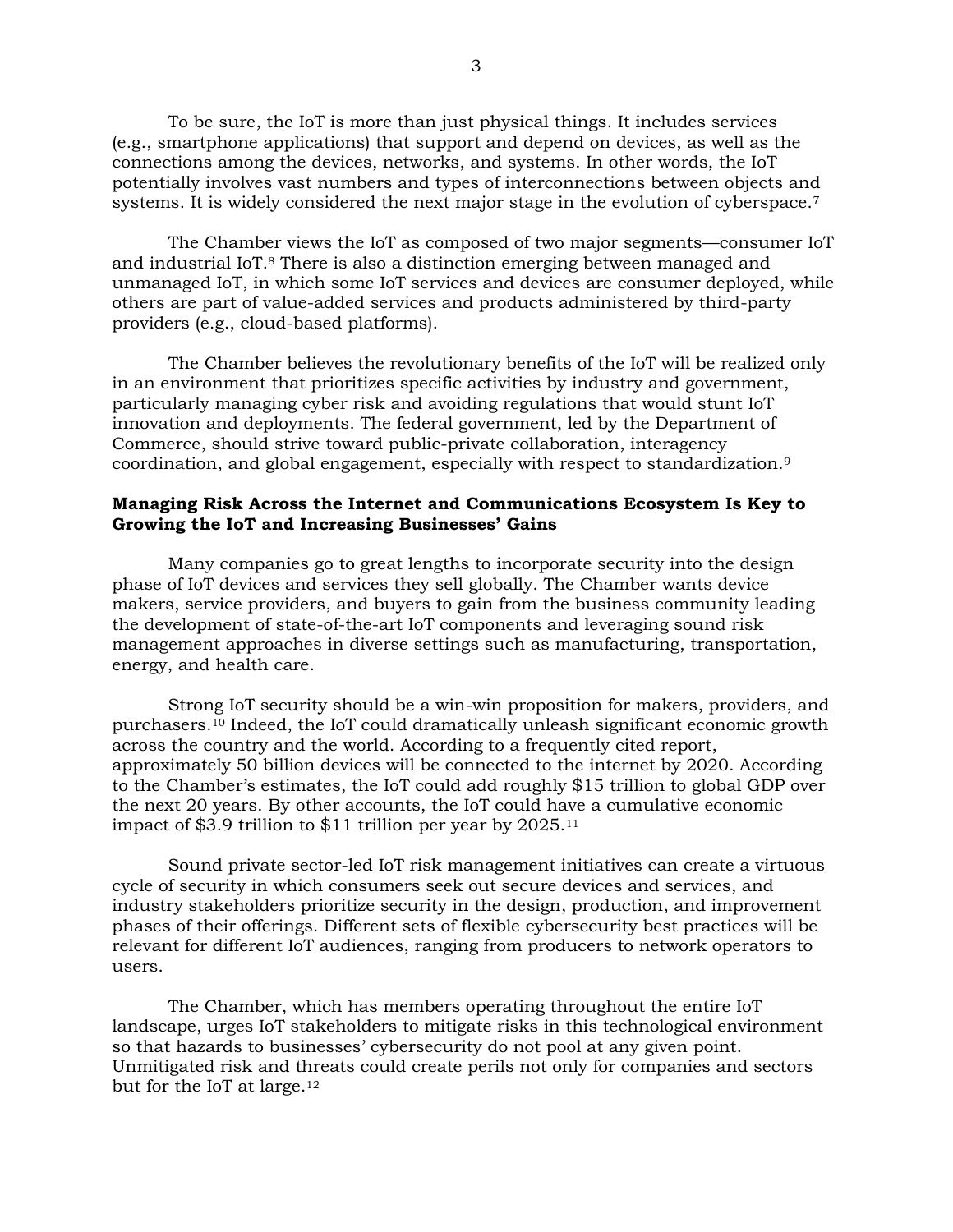There is no silver bullet to managing the security of the IoT ecosystem. The myriad, fast-moving threats that seek to compromise the IoT are borderless and include nation-states, organized crime, hacktivists, and terrorists that businesses cannot tackle alone.

# **Industry Will Promote Policies Favorable to the Security and Competitiveness of the Digital Ecosystem**

Regulatory relief and reform are at the top of the Chamber's 2017 growth agenda. Businesses cannot expand and create jobs if they are burdened by complex and expensive regulations.<sup>13</sup> The vast potential of the IoT will be realized only in a hospitable policy climate. The explosive growth of the internet in the 1990s resulted from a minimal regulatory environment, which has been the foundation for U.S. global internet leadership.

Today, leading industry stakeholders are more attuned to the importance that cybersecurity brings to the marketplace.<sup>14</sup> While perfect security of network-connected devices is ambitious, the Chamber urges all stakeholders to make the cybersecurity of the IoT a priority—not simply for security's own sake but for the end-to-end well-being of the IoT ecosystem.<sup>15</sup>

The Chamber believes IoT-specific mandates or guidance, including ones related to security and privacy, are unnecessary.<sup>16</sup> As with other areas of cybersecurity (e.g., critical infrastructure), prescriptive legislation and regulations will have negative consequences on businesses and consumers. For example, IoT-related security mandates will slow innovation and quickly become obsolete compared with threat actors that can circumvent compliance-based regimes. The Chamber will push back against governmental actions that attempt to restrict a rapidly evolving field like the IoT.<sup>17</sup>

Further, overlapping and/or conflicting red tape at the federal, state, and local levels will impose unnecessary costs on businesses and erode the economies of scale needed for successful IoT penetration across the economy. So, too, fragmented national cybersecurity regimes will threaten important policy goals such as fostering the international interoperability of the internet and connected technologies and establishing meaningful information-sharing relationships among multiple public and private parties.

Maureen Ohlhausen, commissioner of the Federal Trade Commission, put it well when she said, "It is thus vital that government officials, like myself, approach new technologies with a dose of *regulatory humility* [italics added]."<sup>18</sup> In a similar vein, it's constructive that FTC has said in its writings, "[T]here is great potential for innovation in this area, and that legislation aimed specifically at the IoT at this stage would be premature."<sup>19</sup>

Any policy effort needs to urge greater awareness by consumers about cybersecurity. Users will be a critical part of securing the IoT, given the swift pace of technical innovation and the speed of IoT availability in the marketplace.<sup>20</sup> Buyers need to manage their devices, use passwords and other security-enhancing tools,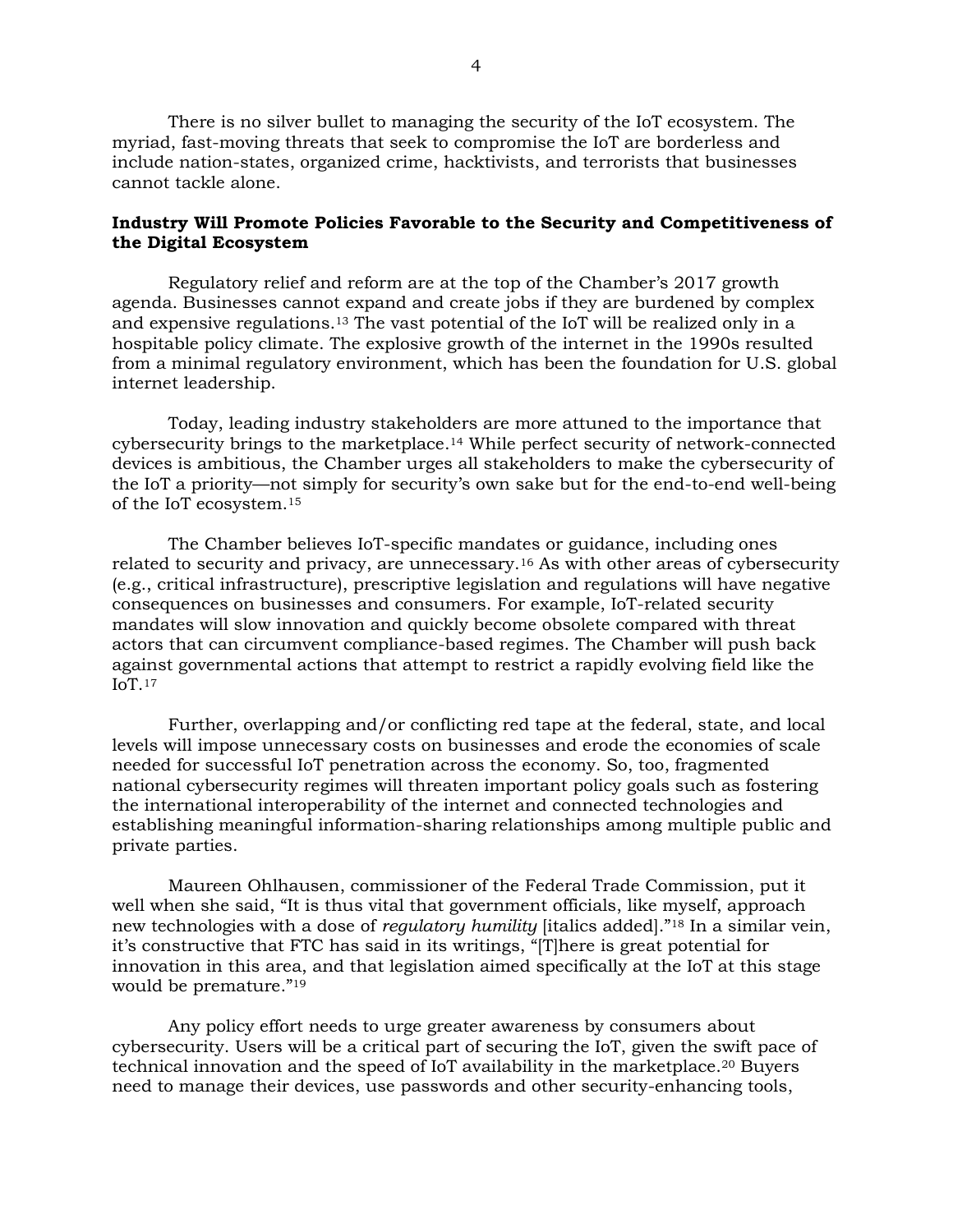accept provider updates, and be knowledgeable about connectivity security (e.g., Wi-Fi), among other cybersecurity basics.

IoT innovators are concerned about liability, which is a real threat and could negatively affect innovation.<sup>21</sup> Fears expressed by some about IoT security have been exploited by opportunists to target companies that make sound investments in the IoT. Such claims can lead to nonmeritorious lawsuits. For instance, certain vulnerability disclosures have led to class action suits, even when no unauthorized intrusion of a technology product or system occurred. And with the benefit of hindsight, alleged security issues can be the basis for unwarranted claims against industry regarding deception or unreasonable practices.<sup>22</sup>

Instead of pursuing punitive measures, policymakers should look for creative ways to reduce barriers to innovation and limit undue risk of liability to encourage desired information sharing, communication, and product development.

#### **IoT Cybersecurity Is Best When Embedded in Global and Industry-Driven Standards**

Cybersecurity standards and best practices are optimally led by the private sector and adopted on a voluntary basis. They are most effective when developed and recognized globally. Such an approach avoids burdening multinational enterprises and IoT adopters with the requirements of multiple, and often conflicting, jurisdictions.

Misplaced or unintended policy constraints will limit U.S. competitiveness in the global marketplace.<sup>23</sup> The Chamber welcomes the Department of Commerce's commitment to "advocate against attempts by governments to impose top-down, technology-specific 'solutions' to IoT standardization needs."<sup>24</sup>

International policymakers should align IoT security programs with industrybacked approaches to risk management, such as the NIST *Framework for Improving Critical Infrastructure Cybersecurity* (the framework). The framework is biased toward a standards- and technology-neutral approach to managing cyber risks. Moreover, policymakers need to support NIST's strategic engagement in international standardization to attain U.S. cyber objectives.<sup>25</sup>

# **Public-Private Collaboration Needs to Advance Industry Interests**

Public-private partnerships are critical to addressing IoT cybersecurity.<sup>26</sup> Four examples highlight the importance of quality collaboration.<sup>27</sup> First, the NTIA's January 2017 *Green Paper: Fostering the Advancement of the Internet of Things* (the *Green Paper*) assesses what actions stakeholders should take to advance the IoT, including matters relating to cybersecurity.

The Chamber generally agrees with the agency's overall approach to publicprivate collaboration. "Over the past few decades in the United States," the NTIA observes, "[T]he role of government largely has been to establish and support an environment that allows technology to grow and thrive." Rather than intervening prematurely in the nascent, rapidly changing IoT marketplace, the NTIA's *Green Paper* stresses the role of government is to establish and support an environment that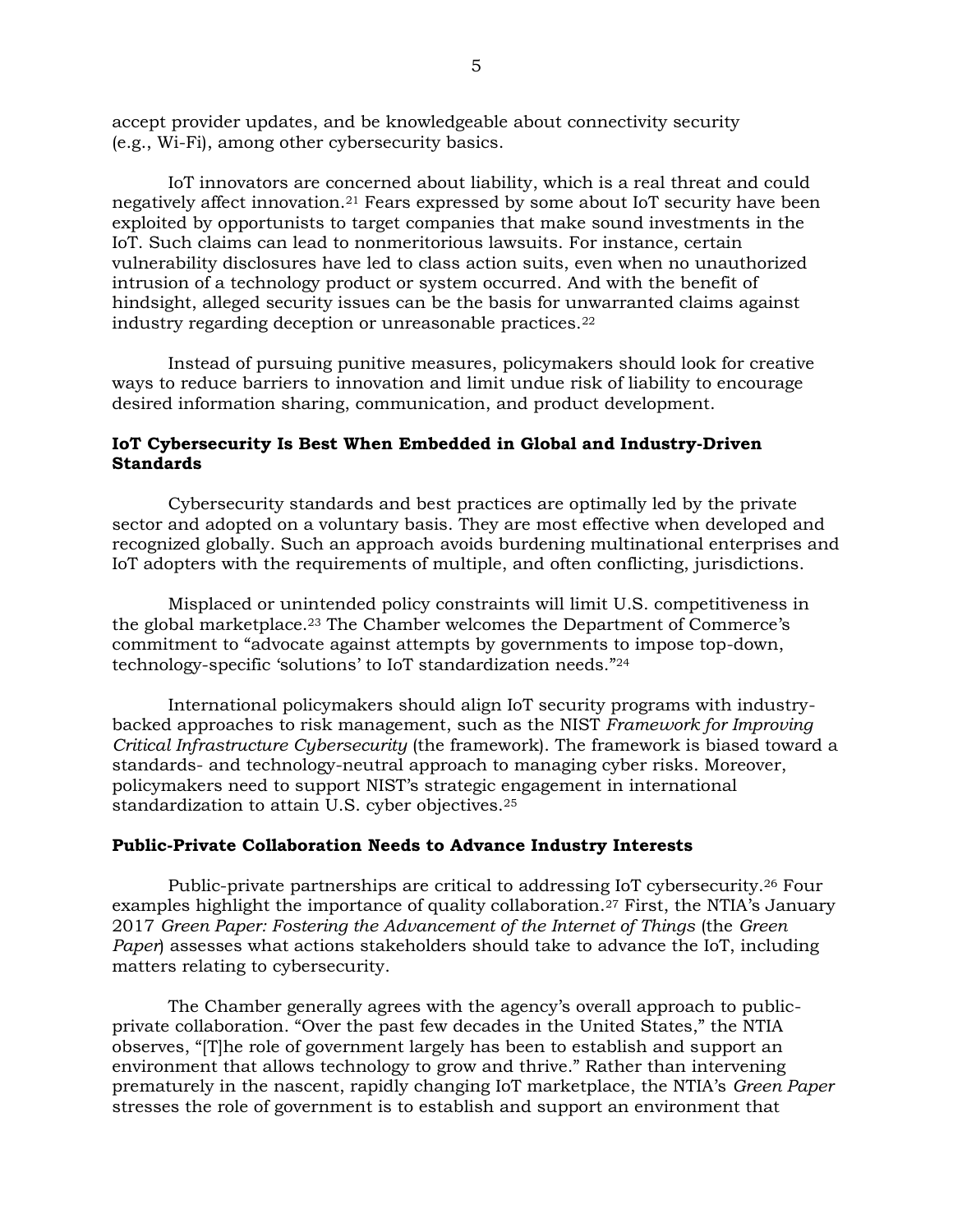promotes the development and progress of emerging technologies by "[e]ncouraging private sector leadership in technology and standards development, and using a multistakeholder approach to policy making."<sup>28</sup>

Second, the NTIA is also assembling a cybersecurity-focused multistakeholder process to address IoT security upgradability and patching of consumer devices that could prove helpful to interested parties. The Chamber believes the NTIA IoT security upgradability and patching effort and related activities can advance the private sector's interest in collaborative, voluntary best practices and shared information.

Third, NIST did an admirable job of convening many organizations to develop the framework. The Chamber believes the department is well positioned to convene stakeholders to identify existing standards and guidance to enhance the security and resilience of the IoT.<sup>29</sup>

Fourth, the Chamber recognizes the nonbinding principles the Department of Homeland Security put forward in its 2016 blueprint for securing the IoT across a range of design, manufacturing, and deployment activities. The Chamber looks forward to working with DHS leadership on improving the resilience of the IoT.<sup>30</sup>

NTIA's request for public feedback on policy prescriptions to curtail botnets and other automated cyberattacks continues the agency's practical work alongside industry to bolster the resilience of the internet ecosystem. The Chamber's goal is to help the business community fashion an online environment where market actors can thrive, increasingly free of malicious activity.

\*\*\*

The Chamber urges all stakeholders to play their parts to reduce risks associated with botnets and DDoS activity. Consumers need to demand secure devices and services. Companies that prioritize strong security should be rewarded through increased sales and market share. In addition, it is crucial that policymakers approach new IoT technologies with a dose of regulatory humility. There is abundant potential for innovation in this space. Legislation and other policies targeted specifically at the IoT would likely be detrimental to the creation of leading edge products and services.

If you have any questions or need more information, please do not hesitate to contact me [\(abeauchesne@uschamber.com;](mailto:abeauchesne@uschamber.com) 202-463-3100) or my colleague Matthew Eggers [\(meggers@uschamber.com;](mailto:meggers@uschamber.com) 202-463-5619).

Sincerely,

Mu Epanchesane

Ann Matthew J. Eggers Matthew J. Eggers

Senior Vice President Executive Director, Cybersecurity Policy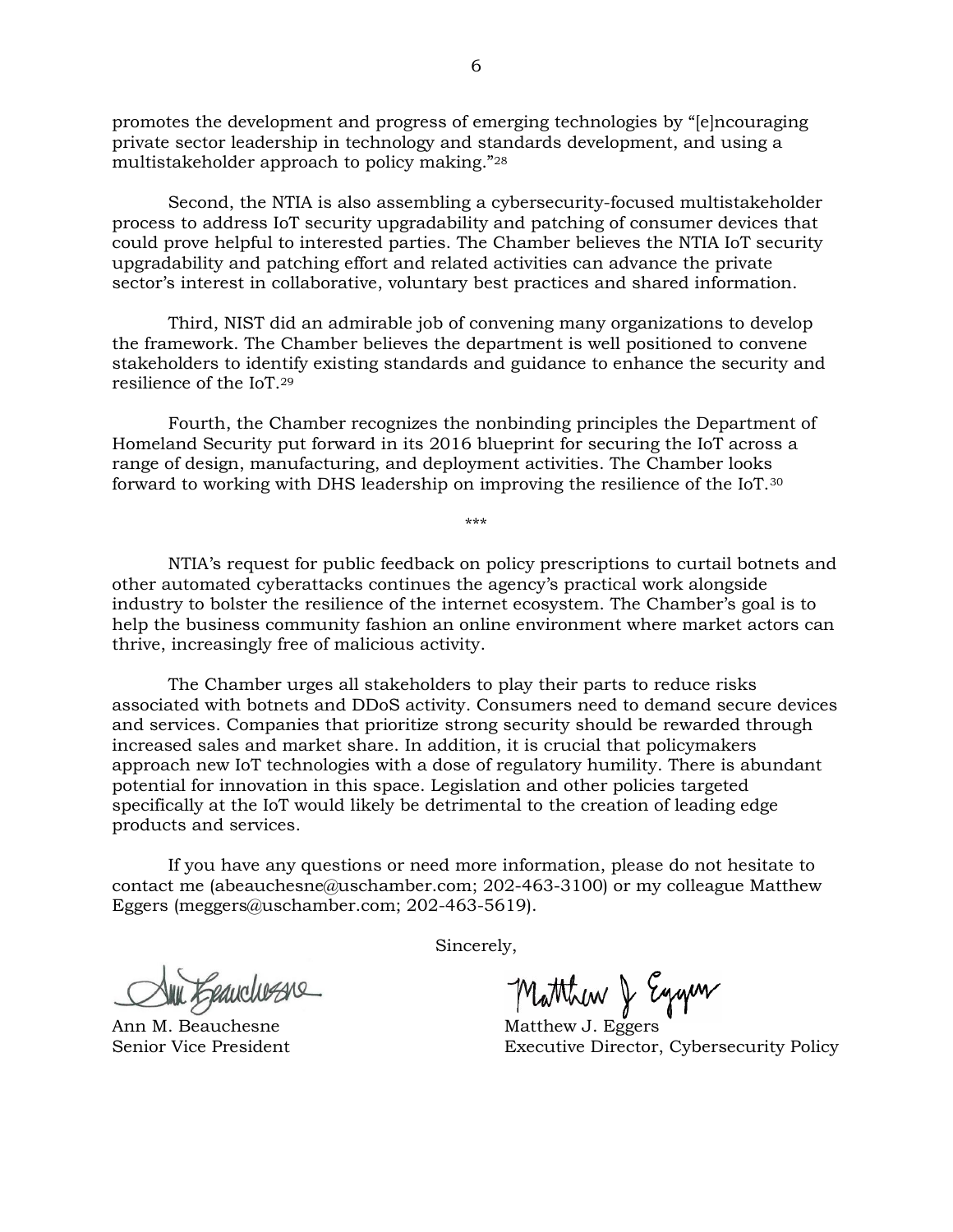**Notes** 

<sup>2</sup> [www.whitehouse.gov/the-press-office/2017/05/11/presidential-executive-order-strengthening](http://www.whitehouse.gov/the-press-office/2017/05/11/presidential-executive-order-strengthening-cybersecurity-federal)[cybersecurity-federal](http://www.whitehouse.gov/the-press-office/2017/05/11/presidential-executive-order-strengthening-cybersecurity-federal)

<sup>3</sup> For example, see a July 17, 2017, white paper by the Communications Sector Coordinating Council on botnets. [www.comms-scc.org/botnets](http://www.comms-scc.org/botnets)

<sup>4</sup> "Industry leader recommends consumer 'rebates' for IoT security at NIST meeting," *Inside Cybersecurity* (July 12, 2017).

[https://insidecybersecurity.com/daily-news/industry-leader-recommends-consumer-rebates-iot](https://insidecybersecurity.com/daily-news/industry-leader-recommends-consumer-rebates-iot-security-nist-meeting)[security-nist-meeting](https://insidecybersecurity.com/daily-news/industry-leader-recommends-consumer-rebates-iot-security-nist-meeting) [www.nist.gov/news-events/events/2017/07/enhancing-resilience-internet-and-communications-](http://www.nist.gov/news-events/events/2017/07/enhancing-resilience-internet-and-communications-ecosystem)

[ecosystem](http://www.nist.gov/news-events/events/2017/07/enhancing-resilience-internet-and-communications-ecosystem)

<sup>5</sup> In the 114th Congress, the Chamber supported S. 2931, the Botnet Prevention Act of 2016. www.uschamber.com/sites/default/files/documents/files/160519\_s2931\_botnetpreventionact\_graham [whitehouse.pdf](http://www.uschamber.com/sites/default/files/documents/files/160519_s2931_botnetpreventionact_graham_whitehouse.pdf)

<sup>6</sup> The National Telecommunications and Information Administration's (NTIA's) January 2017 *Green Paper: Fostering the Advancement of the Internet of Things* (the *Green Paper*) is a significant policy paper regarding the development of the IoT. Some parties argue that strict definitions or labels could inadvertently narrow the scope of the IoT's potential applications (pg. 5). [www.ntia.doc.gov/files/ntia/publications/iot\\_green\\_paper\\_01122017.pdf](http://www.ntia.doc.gov/files/ntia/publications/iot_green_paper_01122017.pdf)

<sup>7</sup> Congressional Research Service (CRS), *The Internet of Things: Frequently Asked Questions* (October 13, 2015), R44227.<https://fas.org/sgp/crs/misc/R44227.pdf>

<sup>8</sup> See, particularly, comments filed with the NTIA by the U.S. Chamber Technology Engagement Center (C\_TEC) in March 2017 and June 2016. [www.ntia.doc.gov/files/ntia/publications/comments\\_of\\_c\\_tec\\_3-13-17.pdf](http://www.ntia.doc.gov/files/ntia/publications/comments_of_c_tec_3-13-17.pdf) [www.ntia.doc.gov/files/ntia/publications/cati.iotcommentsfinal.pdf](http://www.ntia.doc.gov/files/ntia/publications/cati.iotcommentsfinal.pdf)

In March 2017, the Information Technology Industry Council (ITI) wrote to the NTIA concerning the *Green Paper* and said the IoT encompasses consumer IoT and industrial IoT. Consumer IoT devices include household appliances, wearables, and smart phones; industrial IoT devices include factory equipment, building systems, and digital signage (pg. 2). [www.ntia.doc.gov/files/ntia/publications/iti.pdf](http://www.ntia.doc.gov/files/ntia/publications/iti.pdf)

<sup>9</sup> NTIA *Green Paper*, pgs. 11, 13.

[2017.pdf](http://www.uschamber.com/sites/default/files/u.s._chamber_cyber_priorities_2017_short_version_final_march_2017.pdf)

<sup>10</sup> *2017 Cybersecurity Policy Priorities (Select Examples)*, Chamber's National Security and Emergency Preparedness Department (March 2017). [www.uschamber.com/sites/default/files/u.s.\\_chamber\\_cyber\\_priorities\\_2017\\_short\\_version\\_final\\_march\\_](http://www.uschamber.com/sites/default/files/u.s._chamber_cyber_priorities_2017_short_version_final_march_2017.pdf)

<sup>11</sup> [www.ntia.doc.gov/files/ntia/publications/cati.iotcommentsfinal.pdf](http://www.ntia.doc.gov/files/ntia/publications/cati.iotcommentsfinal.pdf) (pgs. 4–5)

<sup>12</sup> The Chamber's October 2016 *Statement on Encryption Policy and Cybersecurity* endorses robust encryption for information, including data at rest and data in motion. [www.uschamber.com/sites/default/files/documents/files/us\\_chamber\\_encryption](http://www.uschamber.com/sites/default/files/documents/files/us_chamber_encryption-cyber_policy_statement_oct_14_2016_final_1_0.pdf)[cyber\\_policy\\_statement\\_oct\\_14\\_2016\\_final\\_1\\_0.pdf](http://www.uschamber.com/sites/default/files/documents/files/us_chamber_encryption-cyber_policy_statement_oct_14_2016_final_1_0.pdf)

<sup>13</sup> Chamber's *2017 State of American Business Address* (January 11, 2017). [www.uschamber.com/speech/2017-state-american-business-address](http://www.uschamber.com/speech/2017-state-american-business-address)

Chamber's *The State of American Business: Fixing Our Broken Regulatory Process* (February 13, 2017)

<sup>-</sup><sup>1</sup> [www.federalregister.gov/documents/2017/06/13/2017-12192/promoting-stakeholder-action-against](http://www.federalregister.gov/documents/2017/06/13/2017-12192/promoting-stakeholder-action-against-botnets-and-other-automated-threats)[botnets-and-other-automated-threats](http://www.federalregister.gov/documents/2017/06/13/2017-12192/promoting-stakeholder-action-against-botnets-and-other-automated-threats)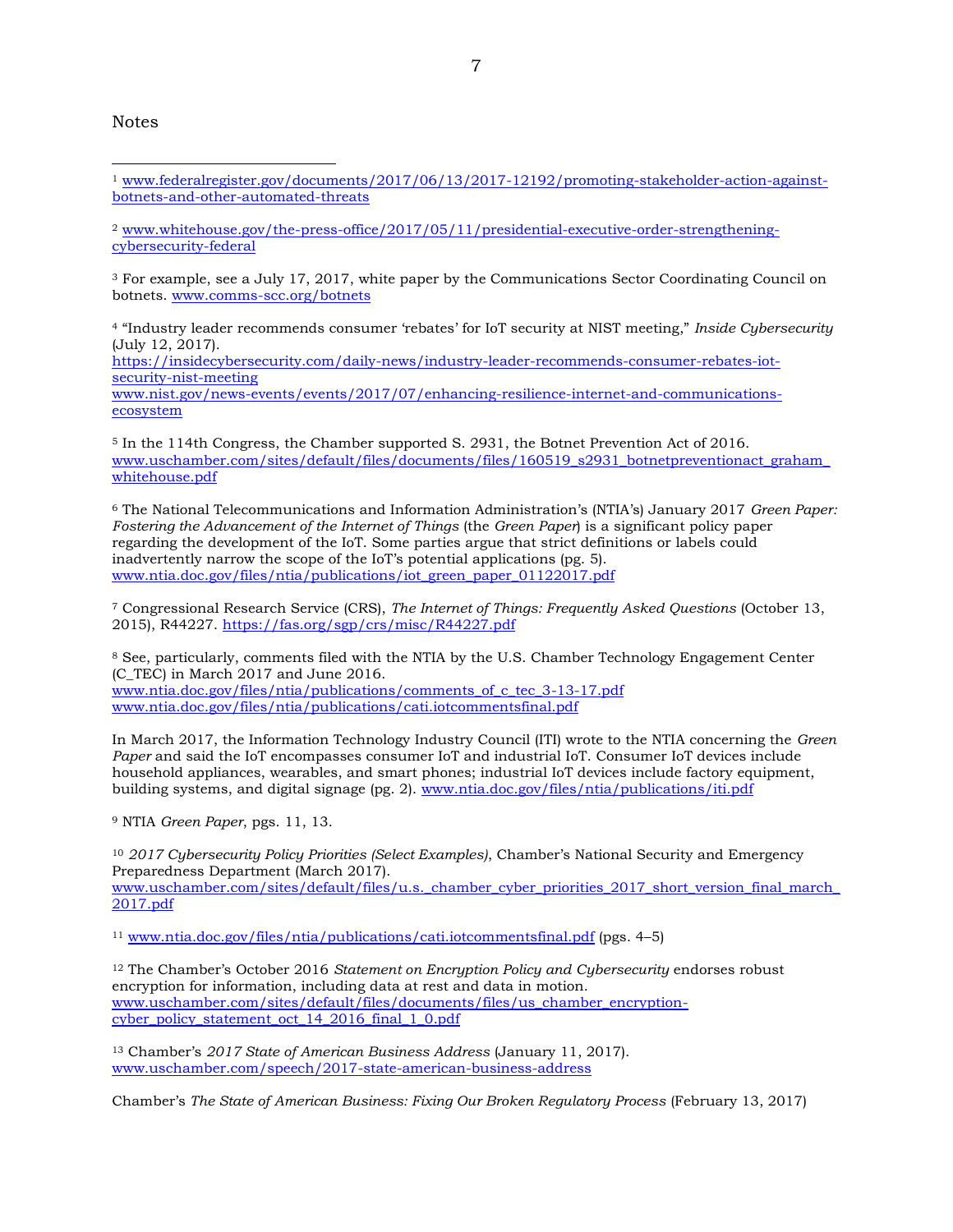[www.uschamber.com/above-the-fold/the-state-american-business-fixing-our-broken-regulatory-process](http://www.uschamber.com/above-the-fold/the-state-american-business-fixing-our-broken-regulatory-process)

<sup>14</sup> See, for example, IBM *Security's Five Indisputable Facts About IoT Security* (February 2017). [www-01.ibm.com/common/ssi/cgi-bin/ssialias?htmlfid=SEF03018USEN.](https://www-01.ibm.com/common/ssi/cgi-bin/ssialias?htmlfid=SEF03018USEN)

The Broadband Internet Technical Advisory Group *Internet of Things (IoT) Security and Privacy Recommendations* (November 2016). [www.bitag.org/report-internet-of-things-security-privacy](http://www.bitag.org/report-internet-of-things-security-privacy-recommendations.php)[recommendations.php](http://www.bitag.org/report-internet-of-things-security-privacy-recommendations.php)

<sup>15</sup> The National Security Telecommunications Advisory Committee (NSTAC) found that "IoT adoption will increase in both speed and scope, and that it will impact virtually all sectors of our society. The Nation's challenge is ensuring that the IoT's adoption does not create undue risk. Additionally, the NSTAC determined that there is a small—and rapidly closing—window to ensure that IoT is adopted in a way that maximizes security and minimizes risk." The *NSTAC Report to the President on the Internet of Things* (November 19, 2014), pg. ES-1.

[www.dhs.gov/sites/default/files/publications/NSTAC%20Report%20to%20the%20President%20on%20th](http://www.dhs.gov/sites/default/files/publications/NSTAC%20Report%20to%20the%20President%20on%20the%20Internet%20of%20Things%20Nov%202014%20%28updat%20%20%20.pdf) [e%20Internet%20of%20Things%20Nov%202014%20%28updat%20%20%20.pdf](http://www.dhs.gov/sites/default/files/publications/NSTAC%20Report%20to%20the%20President%20on%20the%20Internet%20of%20Things%20Nov%202014%20%28updat%20%20%20.pdf)

Also see the opening statement of Rep. Fred Upton at a House Energy and Commerce joint Subcommittee on Commerce, Manufacturing, and Trade and Subcommittee on Communications and Technology hearing, "Understanding the Role of Connected Devices in Recent Cyber Attacks" (November 16, 2016). [http://docs.house.gov/meetings/IF/IF17/20161116/105418/HHRG-114-IF17-MState-U000031-](http://docs.house.gov/meetings/IF/IF17/20161116/105418/HHRG-114-IF17-MState-U000031-20161116.pdf) [20161116.pdf](http://docs.house.gov/meetings/IF/IF17/20161116/105418/HHRG-114-IF17-MState-U000031-20161116.pdf)

Cisco noted in its March 2017 letter to NTIA on the *Green Paper*, "As we gain greater experience managing the risks and benefits of [IoT] technologies, governments should continue to *forbear from developing regulatory approaches* to the IoT marketplace [italics added]" (pg. 7). [www.ntia.doc.gov/files/ntia/publications/cisco\\_ntia\\_supplemental\\_iot\\_comments\\_03\\_13\\_2017\\_final.pdf](http://www.ntia.doc.gov/files/ntia/publications/cisco_ntia_supplemental_iot_comments_03_13_2017_final.pdf)

<sup>16</sup> Comments of the staff of the Federal Trade Commission's Bureau of Consumer Protection and Office of Policy Planning in response to NTIA's April 2016 notice and request for comments, *The Benefits, Challenges, and Potential Roles for the Government in Fostering the Advancement of the Internet of Things* (June 2016), pgs. 13–14.

www.ntia.doc.gov/files/ntia/publications/p165403 ftc\_staff\_comment\_before\_ntia\_in\_docket\_no\_160331 [306-6306-01.pdf](http://www.ntia.doc.gov/files/ntia/publications/p165403_ftc_staff_comment_before_ntia_in_docket_no_160331306-6306-01.pdf)

[www.ntia.doc.gov/files/ntia/publications/comments\\_of\\_c\\_tec\\_3-13-17.pdf](http://www.ntia.doc.gov/files/ntia/publications/comments_of_c_tec_3-13-17.pdf)

The IoT and cybersecurity do not raise novel privacy issues. The Chamber's comments on privacy are cited on pg. 31 of the NTIA *Green Paper*. We agree with ITI's March 2017 comments to the agency. ITI wrote that "a significant amount of IoT data will often have no connection to a person or individual. . . . [M]any of the privacy issues arising in the IoT context are nonetheless not new, as IoT applications where data on individuals is collected, the collection, use, sharing, and protection of such data are already subject to existing laws" (pgs. 4–5).

[www.ntia.doc.gov/files/ntia/publications/iti.pdf](http://www.ntia.doc.gov/files/ntia/publications/iti.pdf)

 $\overline{a}$ 

<sup>17</sup> The NTIA *Green Paper* says, "Threats and vulnerabilities are constantly evolving. Predefined solutions quickly become obsolete or even provide bad actors with a roadmap for attack, the U.S. Chamber of Commerce noted. Many commenters stated that regulators must allow developers the flexibility to create cutting-edge improvements to defend their products and services and protect their users" (pg. 25).

In March 2017, USTelecom wrote to the NTIA on the *Green Paper* to say that the Department of Commerce and the NTIA "should encourage regulators to work with industry to identify potential cybersecurity gaps and distribute responsibilities across the broad ecosystem of device manufactures, applications developers, network service providers and others. Regulators . . . can *adopt more innovative and flexible means of collaboration* with industry [italics added]" (pg. 5). [www.ntia.doc.gov/files/ntia/publications/ustelecom-comments-ntia-iot-2017-03-13-final.pdf](http://www.ntia.doc.gov/files/ntia/publications/ustelecom-comments-ntia-iot-2017-03-13-final.pdf)

<sup>18</sup> Remarks of FTC Commissioner Maureen Ohlhausen, *Promoting an Internet of Inclusion: More Things AND More People, Consumer Electronics Show* (January 8, 2014), pgs. 1–2.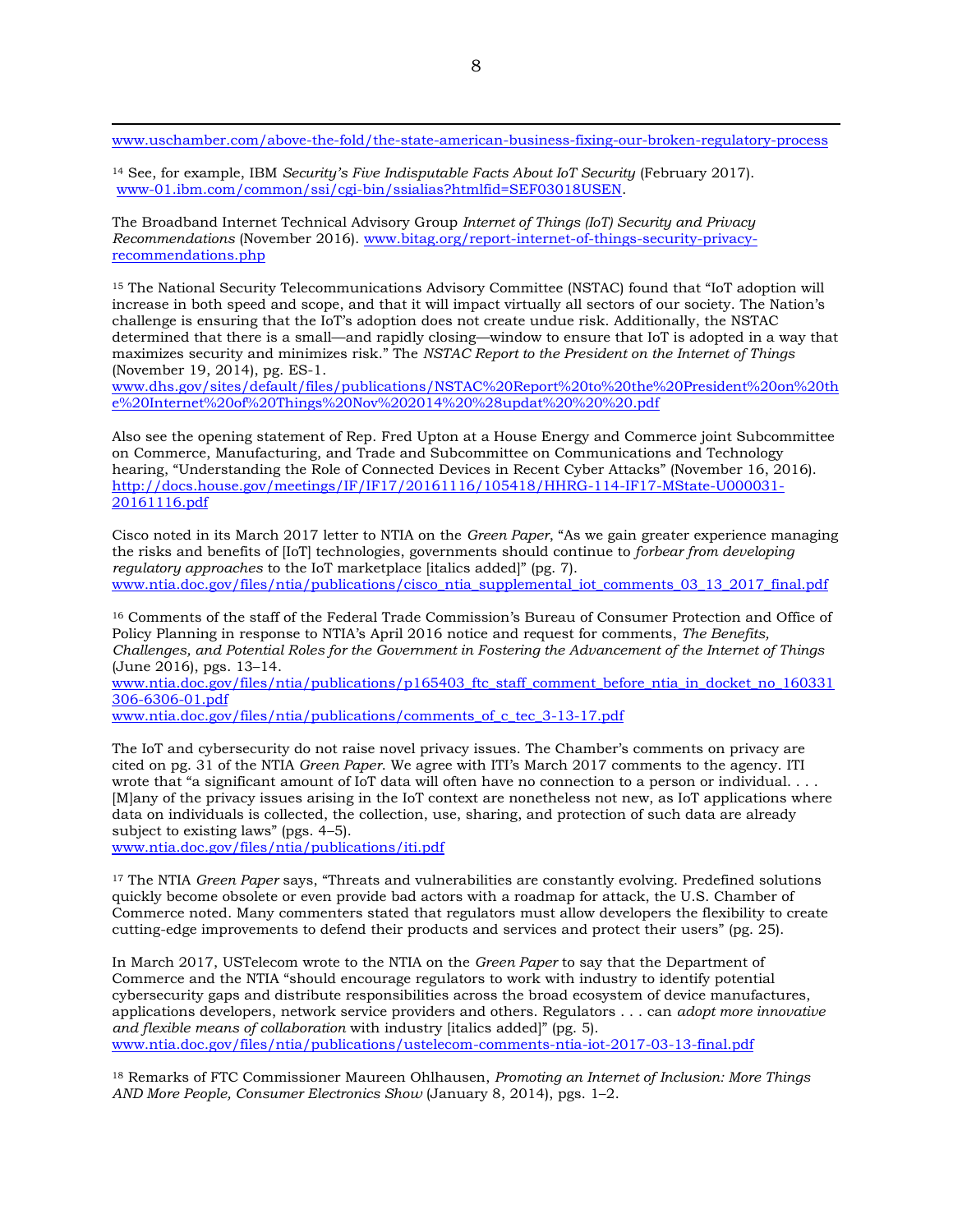[www.ftc.gov/sites/default/files/documents/public\\_statements/promoting-internet-inclusion-more](http://www.ftc.gov/sites/default/files/documents/public_statements/promoting-internet-inclusion-more-things-more-people/140107ces-iot.pdf)[things-more-people/140107ces-iot.pdf](http://www.ftc.gov/sites/default/files/documents/public_statements/promoting-internet-inclusion-more-things-more-people/140107ces-iot.pdf) [www.ntia.doc.gov/files/ntia/publications/cati.iotcommentsfinal.pdf](http://www.ntia.doc.gov/files/ntia/publications/cati.iotcommentsfinal.pdf)

<sup>19</sup> FTC staff report, *Internet of Things: Privacy & Security in a Connected World* (January 2015), pgs. vii, 49.

[www.ftc.gov/system/files/documents/reports/federal-trade-commission-staff-report-november-2013](http://www.ftc.gov/system/files/documents/reports/federal-trade-commission-staff-report-november-2013-workshop-entitled-internet-things-privacy/150127iotrpt.pdf) [workshop-entitled-internet-things-privacy/150127iotrpt.pdf](http://www.ftc.gov/system/files/documents/reports/federal-trade-commission-staff-report-november-2013-workshop-entitled-internet-things-privacy/150127iotrpt.pdf)

<sup>20</sup> In its March 2017 comments to the NTIA regarding the *Green Paper*, Microsoft urged the Department of Commerce to acknowledge that basic cyber hygiene is a cybersecurity priority in the IoT space. "[M]any responsible technology providers ship patches on a regular basis, but users often fail to apply them," the company noted (pg. 5).

[www.ntia.doc.gov/files/ntia/publications/microsoft\\_corporations\\_response\\_to\\_the\\_green\\_paper\\_](http://www.ntia.doc.gov/files/ntia/publications/microsoft_corporations_response_to_the_green_paper_-_march_2017.pdf) march 2017.pdf

In its March 2017 letter to the NTIA pertaining to the *Green Paper*, Cisco noted the usefulness of the FTC's *Start with Security: A Guide for Business*, which distills practical lessons businesses can learn from the agency's casework on security.

[www.ntia.doc.gov/files/ntia/publications/cisco\\_ntia\\_supplemental\\_iot\\_comments\\_03\\_13\\_2017\\_final.pdf](http://www.ntia.doc.gov/files/ntia/publications/cisco_ntia_supplemental_iot_comments_03_13_2017_final.pdf)

<sup>21</sup> In December 2016, the Commission on Enhancing National Cybersecurity's *Report on Securing and Growing the Digital Economy* called for the Department of Justice to lead an interagency study with the Department of Commerce and the Department of Homeland Security, among other agencies, and the private sector to "assess the current state of the law with regard to liability for harm caused by faulty IoT devices and provide recommendations within 180 days" (pg. 25). [www.nist.gov/sites/default/files/documents/2016/12/02/cybersecurity-commission-report-final-](http://www.nist.gov/sites/default/files/documents/2016/12/02/cybersecurity-commission-report-final-post.pdf)

[post.pdf](http://www.nist.gov/sites/default/files/documents/2016/12/02/cybersecurity-commission-report-final-post.pdf)

<sup>22</sup> In its March 2017 comments to NTIA on the *Green Paper*, the Security Industry Association said, "[T]here is a significant challenge not explicitly cited in the green paper—an uncertain or hostile legal environment that could deter IoT developers and limit the benefits of IoT devices for consumers. . . . IoT regulation by litigation is not a transparent or economically desirable policy solution to address concerns, and could be a serious impediment to growth and raise high-cost barriers to entry for small businesses" (pg. 3). [www.ntia.doc.gov/files/ntia/publications/iot\\_rpc\\_pt.2\\_sia.pdf](http://www.ntia.doc.gov/files/ntia/publications/iot_rpc_pt.2_sia.pdf)

<sup>23</sup> "The knee-jerk reaction might be to regulate the Internet of Things, [but] . . . the question is whether we need a more holistic solution. *The United States can't regulate the world.* Standards applied to Americandesigned, American-manufactured, or American-sold device won't capture the millions of devices purchased by the billions of people around the world [italics added]."

This quote is taken from Rep. Greg Walden's opening remarks at a House Energy and Commerce joint Subcommittee on Commerce, Manufacturing, and Trade and Subcommittee on Communications and Technology hearing, "Understanding the Role of Connected Devices in Recent Cyber Attacks" (November 16, 2016).

[http://docs.house.gov/meetings/IF/IF17/20161116/105418/HHRG-114-IF17-MState-W000791-](http://docs.house.gov/meetings/IF/IF17/20161116/105418/HHRG-114-IF17-MState-W000791-20161116.pdf) [20161116.pdf](http://docs.house.gov/meetings/IF/IF17/20161116/105418/HHRG-114-IF17-MState-W000791-20161116.pdf)

<sup>24</sup> NTIA *Green Paper*, pg. 13.

 $\overline{a}$ 

<sup>25</sup> Chamber letter to NIST, *Draft Report on Strategic U.S. Government Engagement in International Standardization to Achieve U.S. Objectives for Cybersecurity* (September 24, 2015). [www.uschamber.com/sites/default/files/september\\_24\\_2017\\_chamber\\_comments\\_draft\\_nistir\\_8074\\_intl](http://www.uschamber.com/sites/default/files/september_24_2017_chamber_comments_draft_nistir_8074_intl_cyber_standardization_final.pdf) [\\_cyber\\_standardization\\_final.pdf](http://www.uschamber.com/sites/default/files/september_24_2017_chamber_comments_draft_nistir_8074_intl_cyber_standardization_final.pdf)

<sup>26</sup> In its March 2017 letter to the NTIA concerning the *Green Paper*, USTelecom wrote that it "supports the [Department of Commerce's] principle to convene stakeholders to address public policy challenges. In recent years, U.S. Government policy in an area of critical impact on IoT, namely cybersecurity, has been predicated on the assumption that a partnership between industry and government is superior to any prescriptive compliance regime, which, by its nature, would lack flexibility to respond promptly to new